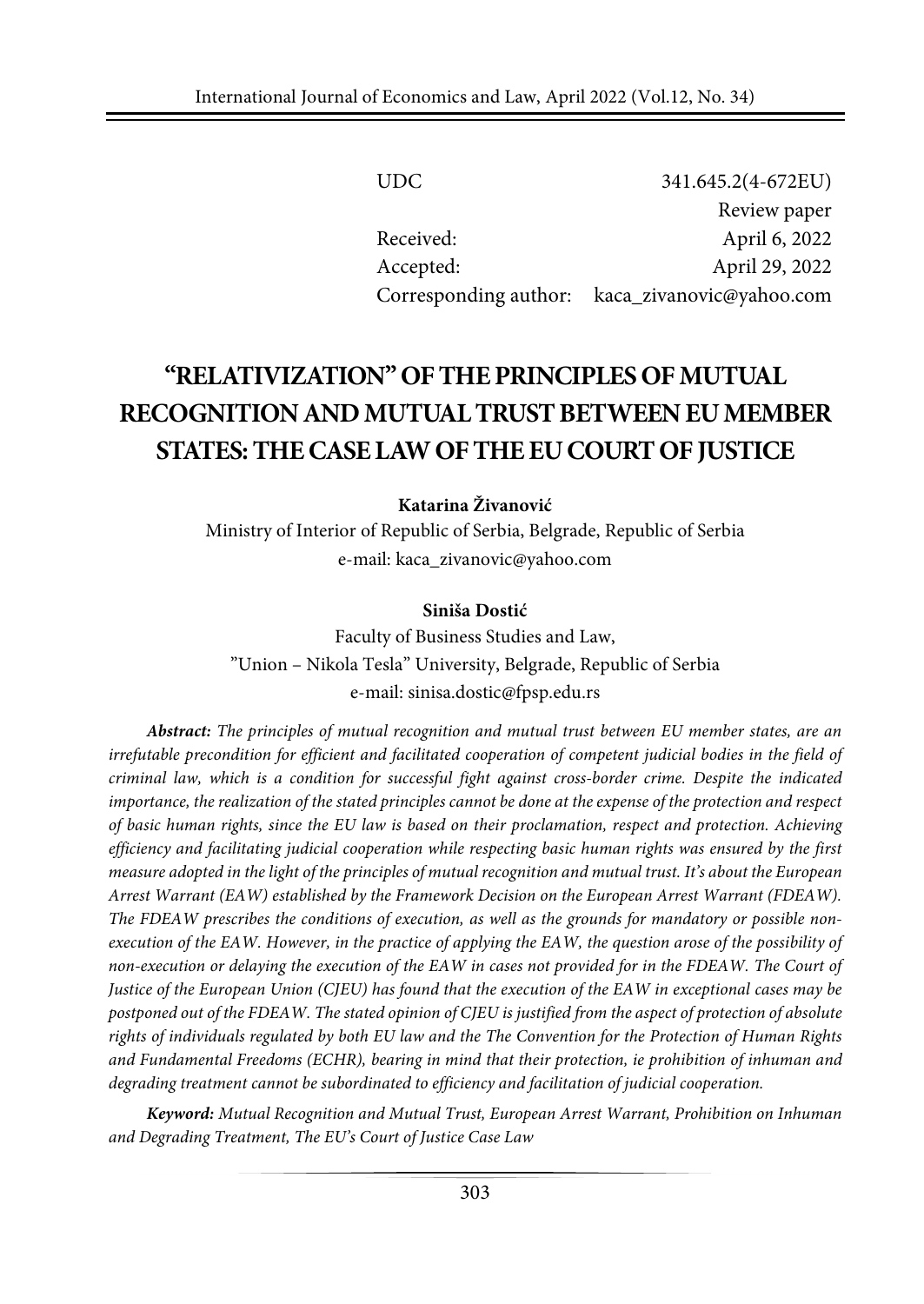#### **INTRODUCTION:**

The need for faster and easier cooperation based on mutual recognition of decisions (in the field of criminal law) was recognized and emphasized in mid-June 1998 in Cardiff by the United Kingdom. Recognition of this need is the result of finding the best way to apply the provisions of Treaty of Amsterdam signed in early October 1997. After recognizing the importance of the principle of mutual recognition by the European Council, there was a reconsideration of this principle in 1999 at the Tampere summit, during which the Conclusions of the European Council (Tampere European Council 15-16 October 1999 Presidency conclusions) established that mutualrecognition should be the "cornerstone" of judicial cooperation in civil and criminal matters (see also Mitsilegas, 2009; Bugarski, 2014). Subsequently, in 2001, the European Commission adopted the Program of Measures for the Implementation of the Principle of Mutual Recognition of Decisions in Criminal Matters (Official Journal of the the European Communities 2001/C 12/02). The principle of mutual recognition is proclaimed by the Treaty of Lisbon in Art. 68 A (Official Journal of the European Union 2007/C 306/01), which provides that "judicial cooperation in criminal matters in the Union shall be based on the principle of mutual recognition of judgments and judicial decisions and shall include the approximation of the laws and regulations of the Member States in the areas referred to in paragraph 2 and in Article 69 B".

EAW is envisaged as the first measure of mutual recognition. It is an informal form of international legal cooperation in criminal matters, which has replaced all previous instruments that prescribed extradition. The EAW is regulated by the FDEAW (2002/584/JHA: C: Council Framework Decision of 13 June 2002 on the European arrest warrant and the surrender procedures between Member States - Statements made by certain Member States on the adoption of the Framework Decision). Established to facilitate and expedite judicial cooperation, the FDEAW protects the fundamental rights and principles set forth in Art. 6 of the Treaty on European Union (TEU) (Consolidated versions of the Treaty on European Union and the Treaty on the Functioning of the European Union 2012/C 326/01), which form an integral part of the Charter of Fundamental Rights of the European Union (the Charter) to Chapter VI – *Justice* (Official Journal of the European Union, 2012/C 326/02).The importance of protecting and respecting proclaimed rights under EU law and the ECHR is pointed out by the CJEU, which in its decisions "relativized" the principle of mutual trust between EU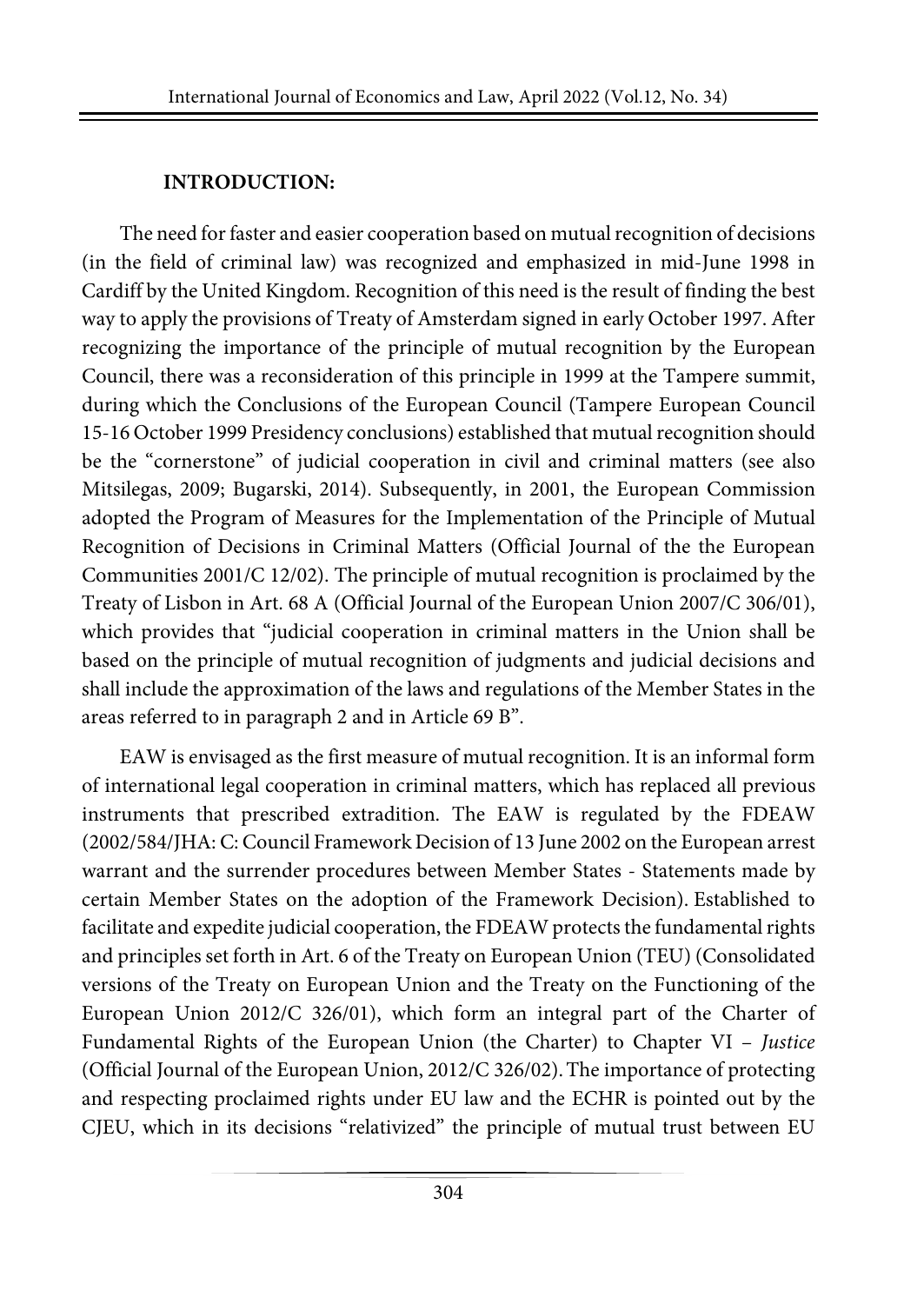Member States, providing that the execution of an EAW may be postponed and in cases not provided for in the FDEAW in order to prohibition inhuman and degrading treatment of the individual to whom the EAW applies.

# **1. PRINCIPLE OF MUTUAL RECOGNITION AND MUTUAL TRUST BETWEEN EU MEMBER STATES IN THE LIGHT OF PROVIDING INTERNATIONAL LEGAL ASSISTANCE IN CRIMINAL MATTERS**

Recognition of the principles of mutual recognition and mutual trust between EU Member States, as a cornerstone of judicial cooperation in criminal matters, is a result of the need to overcome obstacles and shortcomings in providing formal, traditional international legal assistance in criminal matters. The main shortcomings of formal forms of international legal assistance in criminal matters (see also Mitsilegas, 2009) were reflected in the complex and slow procedure that was realized between the тhe judicial authority of the Member State.

The principle of mutual recognition of decisions is based on the principle of trust between states and is reflected in the mutual acceptance of decisions as their own, even though they were made by the competent authorities of another EU Member State, which is why there is no need to verify the legality of the decision in question. As established in the Communication from the Commission to the Council and the European Parliament (Mutual Recognition of Final Decisions in Criminal Matters, Brussels, 26.7.2000, 4: COM (2000) 495 final), mutual trust to achievement the principle of mutual recognition is enormous important element, and refers not only to trust in the legal system of a state, but also to the trust that normative provisions will be applied in a proper, lawful manner. CJEU found that "EU law is based on the premise that each Member State shares these values with the other Member States, and so each Member State can trust these values to be recognised and EU law that implements them to be respected" (Slovakia v Achmea), similarly, the court found in the decision Commission v Poland, para. 42-43. In this sense, the realization of the principle of mutual trust is based on the assumption that each EU Member State respects EU law, ie all specific rights, especially in the field of freedom, security and justice (see judgments N. S. and Others, para. 78 to 80 and Melloni, para. 37 and 63). Also, the CJEU found that the "Member States have mutual trust in their criminal justice systems and that each of them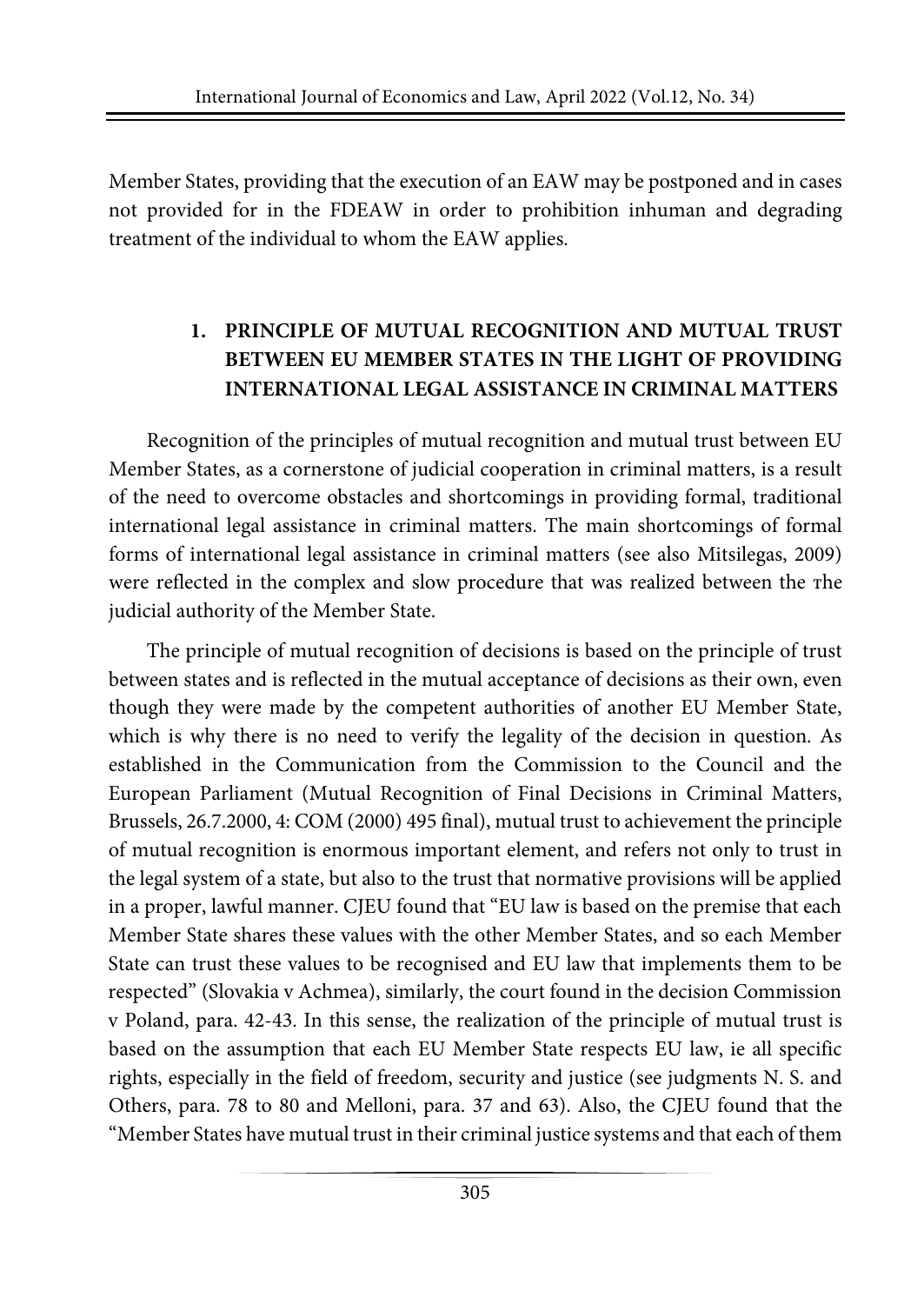recognises the criminal law in force in the other Member States even when the outcome would be different if its own national law were applied" (joined cases Gözütok and Brügge).

As a principle of mutual trust between Member States, which is also based on respect for and protection of fundamental human rights, it is extremely important in EU law, bearing in mind that it enables the realization and maintenance of areas without internal borders (Opinion 2/13 of the Court) in order to achieve it, the European Commission adopted in Brussels 2003. Green Paper (Green Paper from the Commission - Procedural Safeguards for Suspects and Defendants in Criminal Proceedings throughout the European Union (COM/2003/0075 final).

Cooperation built on this principle of mutual recognition, which is also regulated by the Lisbon Treaty, takes a very important place in the fight against cross-border crime as well as in achieving efficient and effective judicial cooperation. The most important forms of informal cooperation are achieved through the European Arrest Warrant as the first measures taken in the light of the principles of mutual recognition, the European Evidence Warrant, the European Investigation Warrant.

# **1.1.Significance of the European arrest warrant in the light of international legal assistance in criminal matters**

The European Arrest Warrant<sup>[1](#page-3-0)</sup> is the first measure adopted in the light of the principle of mutual recognition, and represents one of the most important informal form of cooperation in providing international legal assistance in criminal matters. FDEAW, adopted June 13, 2002. The FDEAW entered into force on 13 January 2003

<span id="page-3-0"></span> $<sup>1</sup>$  FDEAW in article 1 gives a definition EAW: "the European arrest warrant is a judicial decision</sup> issued by a Member State with a view to the arrest and surrender by another Member State of a requested person, for the purposes of conducting a criminal prosecution or executing a custodial sentence or detention order". FDEAW, further in the same article, paragraph 2 provides that "Member States shall execute any European arrest warrant on the basis of the principle of mutual recognition and in accordance with the provisions of this Framework Decision", also that "this Framework Decision shall not have the effect of modifying the obligation to respect fundamental rights and fundamental legal principles as enshrined in Article 6 of the Treaty on European Union (par. 3)".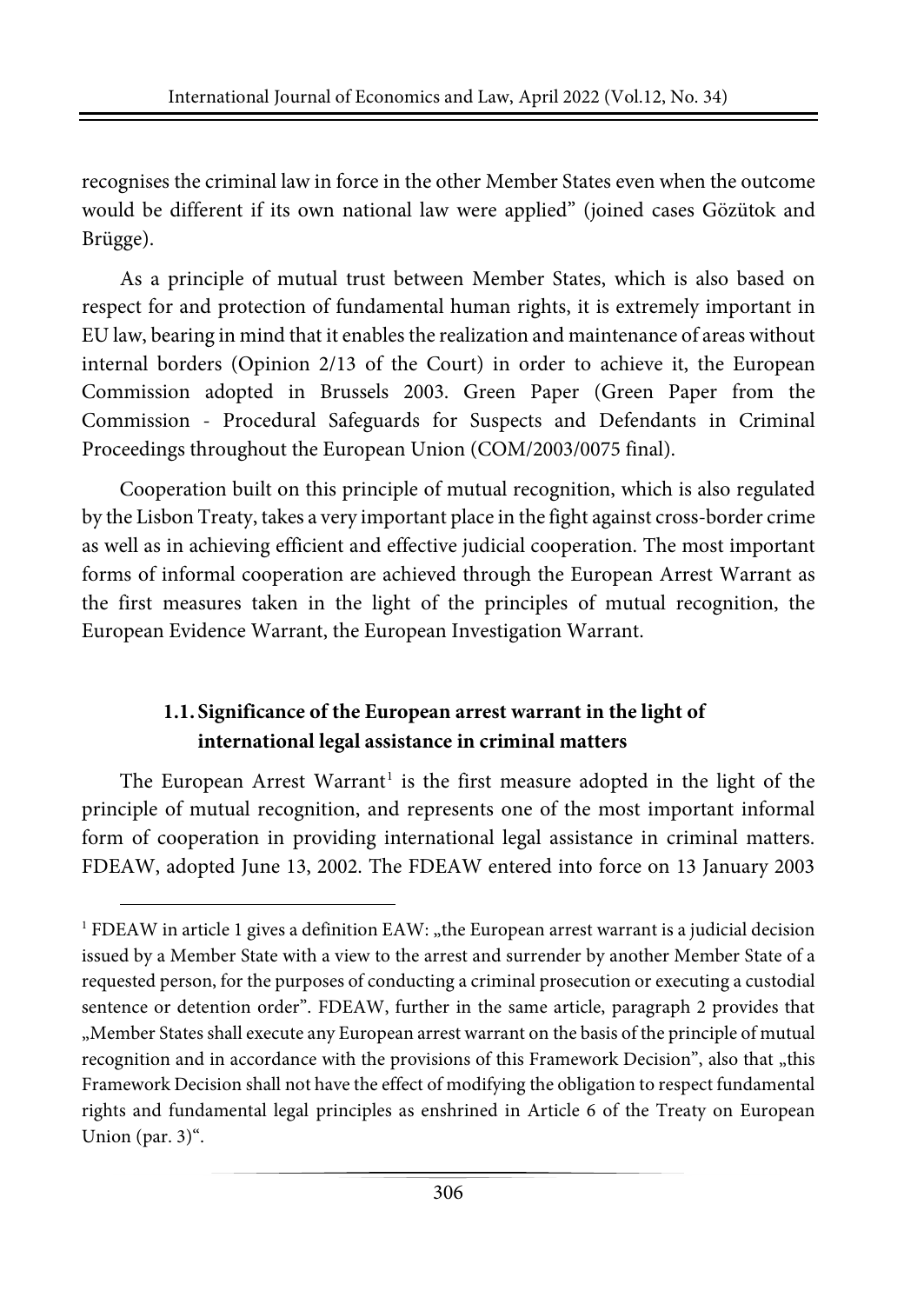and has been in force in the EU since 1 January 2004. The traditional system of extradition, which had numerous weaknesses such as ineffectivness, inefficiency, slowness, could not survive as an adequate and effective way of providing international assistance in criminal matters in an era of rising cross-border crime rates.With the adoption of the FDUAW, the judiciary organized by the Member State has been deprived of numerous restrictions and obstacles in terms of achieving effective cooperation and effective combating against cross-border crime.

Having in mind the prescribed grounds for execution, ie grounds for non-execute EAW, its creators sought to ensure both efficient and facilitated judicial cooperation (Ciprian Vasile Radu, para. 34; West, para. 53) and effective combating against crossborder crime, as well as protection of human rights of persons in relation to whom the EAW was issued. The benefits of implementing EAW were established soon after its implementation, as indicated by the Report of the European Commission (Report from the Commission on the implementation since 2005 of the Council Framework Decision of 13 June 2002 on the European arrest warrant and the surrender procedures between Member States [SEC(2007) 979], COM/2007/0407 final), in which it is stated that the EAW is performed in less than five weeks and in frequent cases in 11 days. Contrary to the above, it took an average of about a year to execute the request under the old extradition procedure. Also, in the mentioned Report, the European Commission concluded that "its positive impact is borne out daily in terms of judicial control, efficiency and speed, always with full respect for fundamental rights". In this sense, the EAW is an example of how the efficiency of the justice system is achieved only if individual rights are respected and protected (Marguery, [2](#page-4-0)016) $^2$ .

The importance of the EAW, in addition to achieving the efficiency of the justice system, facilitating judicial cooperation (Melloni, para. 37; F., para. 35 and Lanigan, para. 28) and the protection of human rights is reflected in the fact that, as stated by the European Commission "the free movement of persons within the EU by providing a

<span id="page-4-0"></span> $2$ <sup>2</sup> When it comes to the protection of human rights in EU law, it is important to note that the original treaties of the European Communities did not contain provisions on respect for human rights. However, the CJEU recognized the need for respect for human rights to be a general principle of EU law, which is today proclaimed by the Treaty of European Union, the Lisbon Treaty and the Charter of Fundamental Rights of the European Union (see also Dadomo and Quénivet, 2020).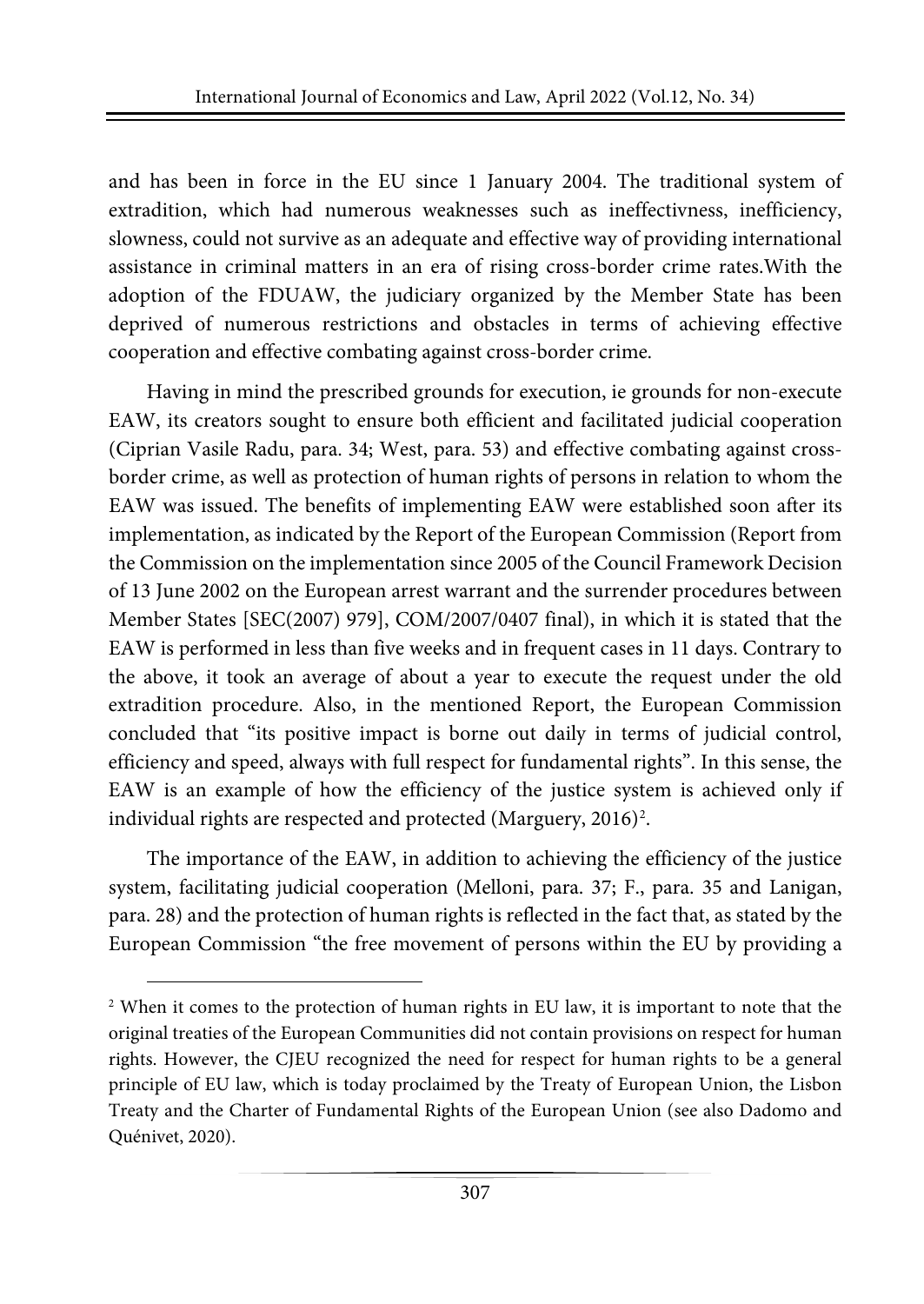more efficient mechanism to ensure that open borders are not exploited by those seeking to evade justice" (Report from the Commission to the European Parliament and the Council On the implementation since 2007 of the Council Framework Decision of 13 June 2002 on the European arrest warrant and the surrender procedures between Member States, SEC (2011) 430 final). From the above, it can be concluded that the primary importance of the EAW is reflected in the efficiency, ie speeding up the provision of international legal assistance in criminal matters, respect and protection of human rights of individuals, as well as preventing and suppressing abuse of open borders for cross-border criminal activities.

# **2. "RELATIVIZATION" OF THE PRINCIPLE OF MUTUAL RECOGNITION IN THE PRACTICE OF THE COURT OF JUSTICE OF THE EUROPEAN UNION IN THE CASE OF THE EUROPEAN ARREST WARRANT**

The FDEAW shall prescribe the grounds for execution as well as the grounds for non-execution of the EAW. The scope of the EAW is determined by the gravity of the crime, ie by prescribing the amount of imprisonment threatened or imposed. For certain criminal offenses, the FDEAW (Art. 2) has departed from the principle of the prohibition of double criminality. These are criminal offenses listed in the FDEAW, for which a maximum sentence of imprisonment of at least three years is threatened or detention has been ordered. Apart from the above, the list of criminal offenses for which the principle of double criminality is excluded is not final. The provisions of Art. 2 the FDEAW, the Council of Europe, is empowered by unanimous decision, after consulting the European Parliament, to extend the list to other categories of criminal offenses.

In addition to determining the scope of application of the EAW, the FDEAW also prescribes obstacles, ie the grounds for mandatory or possible refusal to execute the EAW. Articles 3 and 4 of the FDEAW, prescribes the grounds of mandatory and optional non-execution EAW. The mentioned interference can be divided into absolute and relative. In case of existence of absolute interference from Art. 3 FDEAW, executing judicial autorithy, must refuse to execute the EAW: "the judicial authority of the Member State of execution shall refuse to execute the European arrest warrant in the following cases: 1. if the offence on which the arrest warrant is based is covered by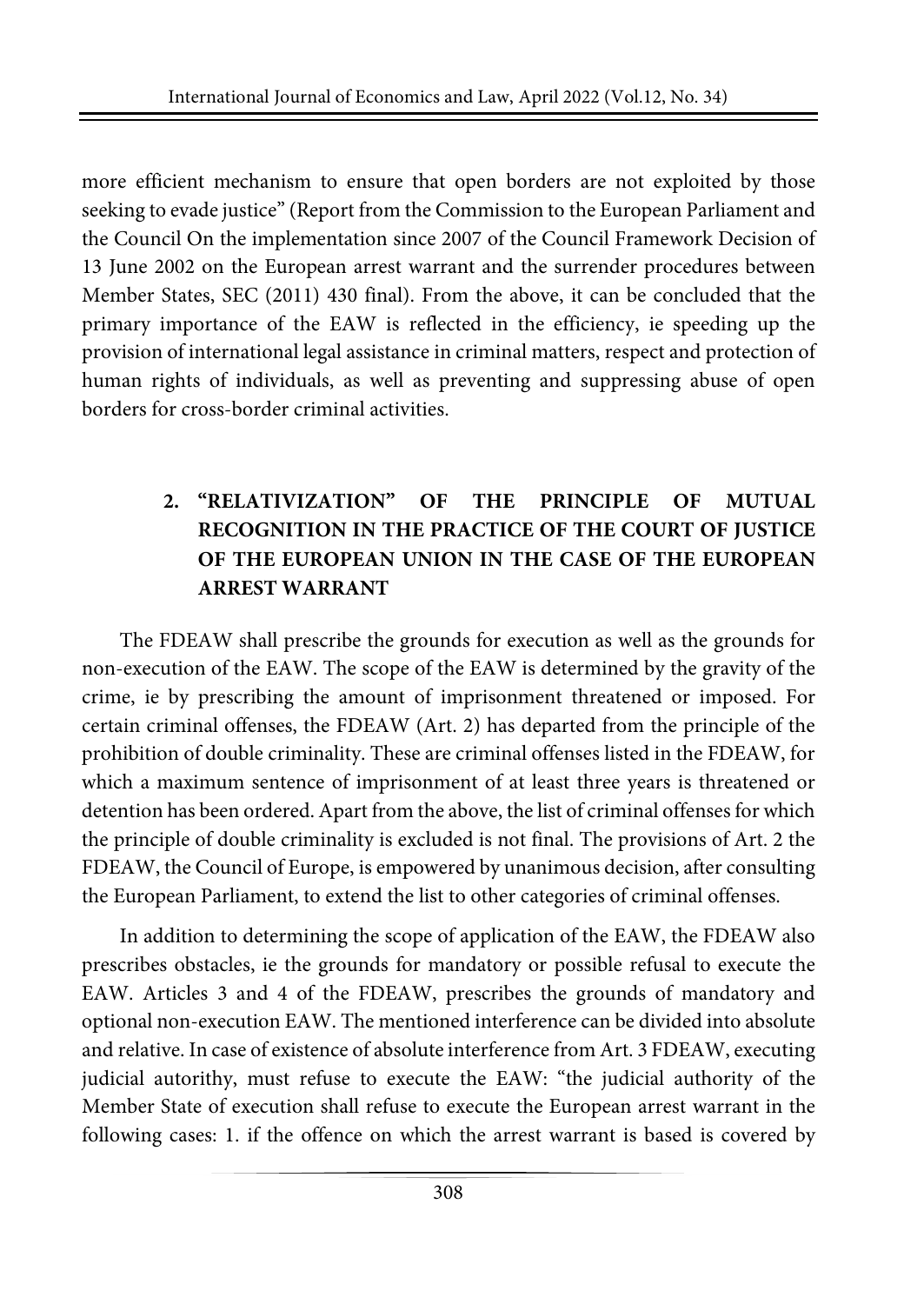amnesty in the executing Member State, where that State had jurisdiction to prosecute the offence under its own criminal law; 2. if the executing judicial authority is informed that the requested person has been finally judged by a Member State in respect of the same acts provided that, where there has been sentence, the sentence has been served or is currently being served or may no longer be executed under the law of the sentencing Member State; 3. if the person who is the subject of the European arrest warrant may not, owing to his age, be held criminally responsible for the acts on which the arrest warrant is based under the law of the executing State. When it comes to obstacles of a relative nature, due to which the executing state may refuse to execute the EAW, FDEAW Art. 4 prescribes that "the executing judicial authority may refuse to execute the European arrest warrant: 1. if, in one of the cases referred to in Article 2(4), the act on which the European arrest warrant is based does not constitute an offence under the law of the executing Member State; however, in relation to taxes or duties, customs and exchange, execution of the European arrest warrant shall not be refused on the ground that the law of the executing Member State does not impose the same kind of tax or duty or does not contain the same type of rules as regards taxes, duties and customs and exchange regulations as the law of the issuing Member State; 2. where the person who is the subject of the European arrest warrant is being prosecuted in the executing Member State for the same act as that on which the European arrest warrant is based; 3. where the judicial authorities of the executing Member State have decided either not to prosecute for the offence on which the European arrest warrant is based or to halt proceedings, or where a final judgment has been passed upon the requested person in a Member State, in respect of the same acts, which prevents further proceedings; 4. where the criminal prosecution or punishment of the requested person is statute-barred according to the law of the executing Member State and the acts fall within the jurisdiction of that Member State under its own criminal law; 5. if the executing judicial authority is informed that the requested person has been finally judged by a third State in respect of the same acts provided that, where there has been sentence, the sentence has been served or is currently being served or may no longer be executed under the law of the sentencing country; 6. if the European arrest warrant has been issued for the purposes of execution of a custodial sentence or detention order, where the requested person is staying in, or is a national or a resident of the executing Member State and that State undertakes to execute the sentence or detention order in accordance with its domestic law; 7. where the European arrest warrant relates to offences which: (a) are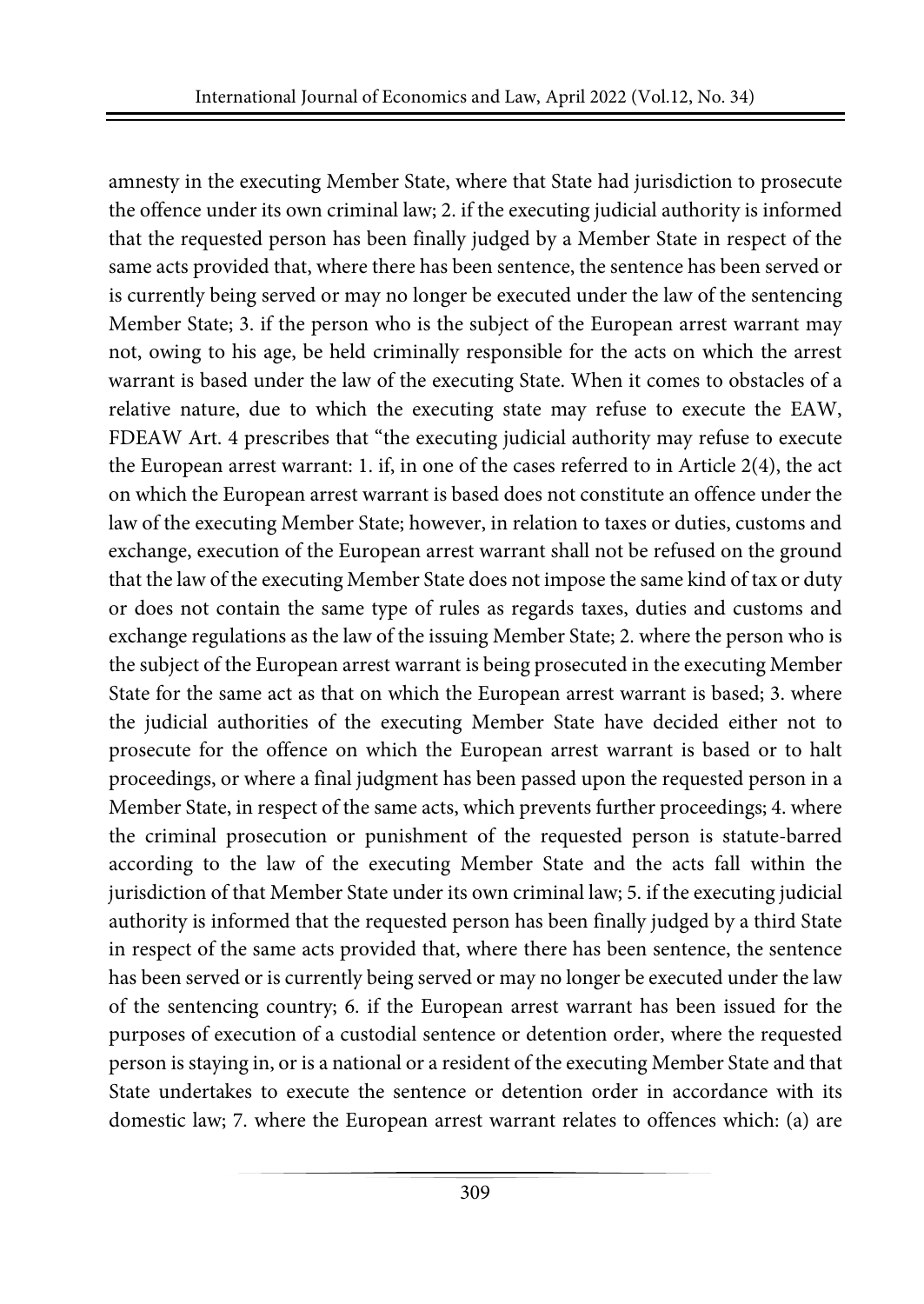regarded by the law of the executing Member State as having been committed in whole or in part in the territory of the executing Member State or in a place treated as such; or (b) have been committed outside the territory of the issuing Member State and the law of the executing Member State does not allow prosecution for the same offences when committed outside its territory."

It is important to note that the FDEAW in Art. 5 prescribes the guarantees that must, in some cases, be provided by the issuing Member State, which ensures the protection of the fundamental procedural rights of the individual as well as the principle of due process, which is the basis of modern criminal procedure legislation. In Art. 5 the FDEAW prescribes that "the execution of the European arrest warrant by the executing judicial authority may, by the law of the executing Member State, be subject to the following conditions: 1. where the European arrest warrant has been issued for the purposes of executing a sentence or a detention order imposed by a decision rendered in absentia and if the person concerned has not been summoned in person or otherwise informed of the date and place of the hearing which led to the decision rendered in absentia, surrender may be subject to the condition that the issuing judicial authority gives an assurance deemed adequate to guarantee the person who is the subject of the European arrest warrant that he or she will have an opportunity to apply for a retrial of the case in the issuing Member State and to be present at the judgment; 2. if the offence on the basis of which the European arrest warrant has been issued is punishable by custodial life sentence or life-time detention order, the execution of the said arrest warrant may be subject to the condition that the issuing Member State has provisions in its legal system for a review of the penalty or measure imposed, on request or at the latest after 20 years, or for the application of measures of clemency to which the person is entitled to apply for under the law or practice of the issuing Member State, aiming at a non-execution of such penalty or measure; 3. where a person who is the subject of a European arrest warrant for the purposes of prosecution is a national or resident of the executing Member State, surrender may be subject to the condition that the person, after being heard, is returned to the executing Member State in order to serve there the custodial sentence or detention order passed against him in the issuing Member State"

Having in mind the strictly prescribed grounds for the obligatory or optional nonexecution the EAW, the CJEU is in the decision of Melloni, para. 61-64, found that the execution of the EAW beyond the stated grounds cannot be refused. The stated opinion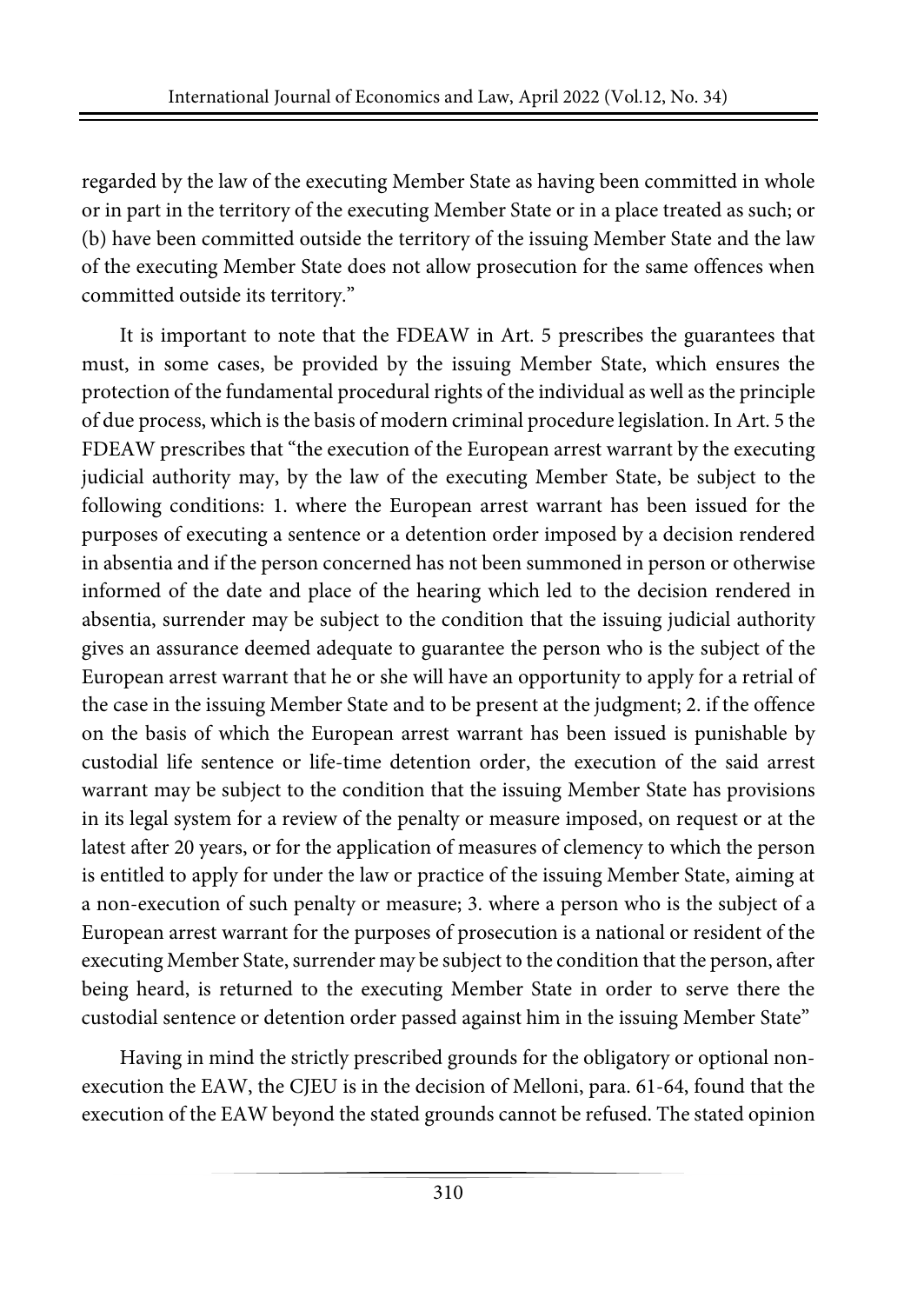of the CJEU is based on the argument that the principle of mutual trust implies the assumption that the executing Member State believe that the issuing Member State fully respects the rights of the individual. As the principle of mutual recognition is a cornerstone of judicial cooperation, the CJEU points out that Member States, according to thr FDEAW, are obligated to execute the EAW (Lanigan, para. 36; Aranyosi and Căldăraru, para. 79). In Radu's case, para. 36-42, the CJEU found that "that a breach of a fundamental right (in case, the right to be heard) that is recognized by EU law but not included in the FDEAW, cannot justify non-execution" (about cited above see also Pieter van der Mei, 2017).

It is important to note here that the FDEAW provides for the possibility of suspending the application of the EAW mechanism only in the case of "a serious and persistent breach by one of the Member States. Article 6 (1) of the Treaty on European Union, determined by the Council pursuant to Article 7 (1) of the said Treaty with the consequences set out in Article  $7(2)$  thereof". Also, the FDEAW provides that "nothing" in this Framework Decision may be interpreted as prohibiting refusal to surrender a person for whom a European arrest warrant has been issued when there are reasons to believe, on the basis of objective elements, that the said arrest warrant has been issued for the purpose of prosecuting or punishing a person on the grounds of his or her sex, race, religion, ethnic origin, nationality, language, political opinions or sexual orientation, or that that person's position may be prejudiced for any of these reasons", also that "no person should be removed, expelled or extradited to a State where there is a serious risk that he or she would be subjected to the death penalty, torture or other inhuman or degrading treatment or punishment".

However, the CJEU hasidentified the possibility of limiting the principles of mutual recognition and trust in "exceptional situations". These are cases of prohibition of inhuman or degrading treatment or punishment prescribed in Art. 4 of the Charter, which has an absolute prohibition because it is closely related to respect for human dignity from Art. 1 of the Charter. Namely, the fundamental values of the Union and its Member States are reflected in the protection of the inviolability of human dignity proclaimed in Art. 1 of the Charter, then in the prohibition of torture and inhuman or degrading treatment or punishment (Art. 4), as in Art. 3 of the ECHR, which regulates the prohibition of torture (Aranyosi and Căldăraru, para. 87). In view of the above, in the case of knowledge that there is a real danger of inhuman and degrading treatment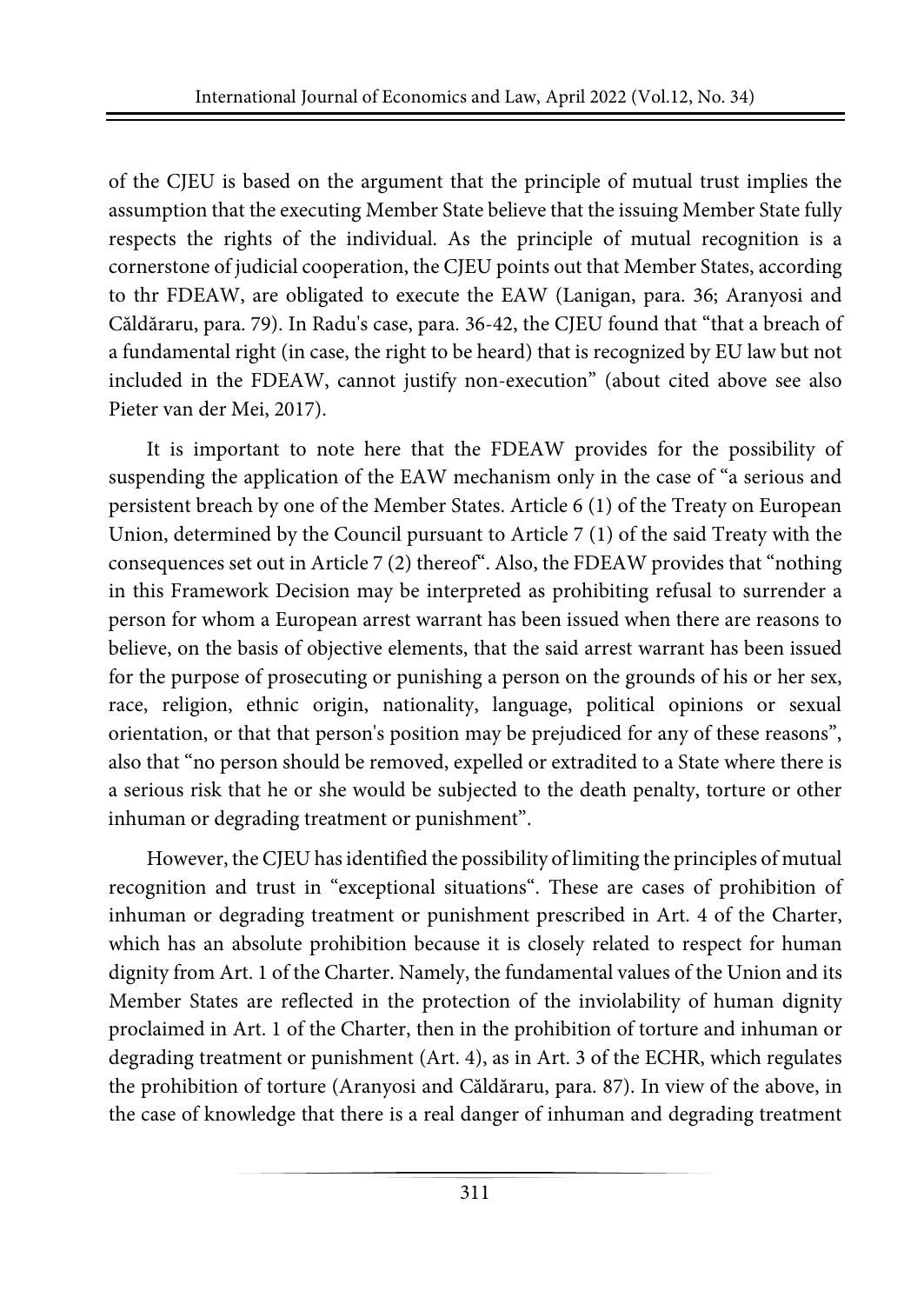of persons deprived of their liberty in the issuing Member State, the judicial authority of the Member State to execute the EAW is obliged to assess the existence ofsuch danger (Aranyosi and Căldăraru, para. 88).

In order for the executing judicial authority of the Member State to be able to postpone the enforcement of the EAW, certain conditions must be fulfilled. The first, objective condition, is that the executing Member needs to have certain, but not any, but qualified information on certain deficiencies related to the detention (deprivation of liberty) of the issuing Member State. The above information could serve as a basis for postponing the execution of the EAW (with cumulative fulfillment and other conditions), this information should be "objective, reliable, specific and properly updated" relating to the conditions of detention in the issuing Mamber State and which indicate the existence of deficiencies which may be characterized as systemic or general, or in relation to which there is a possibility of influencing certain groups of people, or which may affect certain places of detention. As noted, the fulfillment of this condition is not sufficient for the executing Member State to postpone the execution of the EAW. In order to delay the execution of the EAW, it is necessary that it is cumulatively fulfilled, in addition to the objective and personal condition. The personal condition implies the possibility of the existence of a real dangerous that the person to whom the EAW applies will be subjected to inhuman and degrading treatment or punishment in accordance with Art. 4 Charter (Aranyosi and Căldăraru, para. 91, 92, 104). In order for the executing Member State to assess the existence of the said personal condition for postponing the execution of the EAW, it is necessary to request the provision of additional information from the issuing Member State. The issuing Member State must provide the requested information within the time limit specified in the request. In this regard, the Member State of enforcement will postpone its decision on the enforcement of the EAW until the issuing State of the EAW has provided the requested information. If the risk of inhuman and degrading treatment or punishment of the person to whom the EAW relates cannot be remedied within a reasonable time, the executing State of EAW must decide whether the surrender procedure should be brought to an end (Aranyosi and Căldăraru, para. 104).

Bearing in mind the above practice of the ECJU, it is clear that the ECJU has enabled the relativization of the principles of mutual recognition and mutual trust, in relation to the FDEAW, as the executing Member State may postpone the above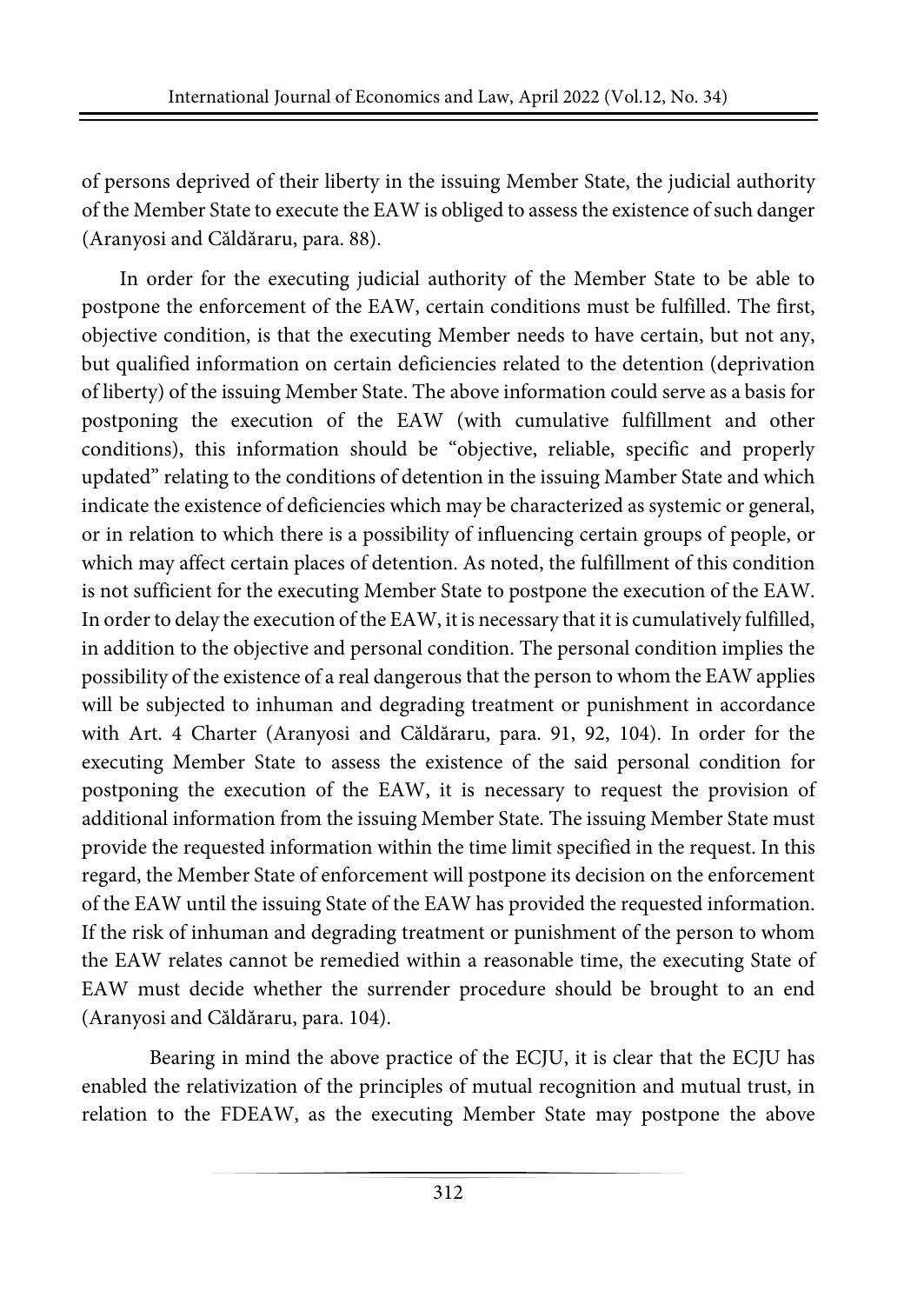conditions. In this regard, the CJEU has additionally provided protection of basic human rights that have an absolute character, and provided protection to the individual from inhuman and degrading treatment or punishment in the issuing Member. This is justified bearing in mind that EU law is based on respect for human rights on the one hand, while on the other hand, it would not be justified to assume the efficiency and facilitation of judicial cooperation in criminal matters to protect the absolute rights of individuals.

### **CONCLUSION**

Efficiency and facilitation of judicial cooperation in criminal matters is a condition for successfully combating cross-border crime and criminal acts with elements of foreignness. Having in mind the above, at the end of the last and the beginning of the present century, the European Community began to take measures to ensure the efficiency of judicial cooperation in order to overcome the difficulties, shortcomings and obstacles encountered by Member States by providing formal forms of cooperation in criminal matters. These shortcomings in the implementation of formal forms of cooperation were reflected in the slowness, inefficiency and politicization between EU Member States. By recognizing and proclaiming the principles of mutual recognition of decisions and mutual trust, a step was taken towards replacing formal forms with informal forms of providing international legal assistance in criminal matters. Of great importance for this are the Conclusions of the Council of Europe from Tampere (1999), the Program of measures to implement the principle of mutual recognition of decisions in criminal matters (2001), the Framework Decision on the European arrest warrant and the surrender procedures between Member States (2002), Treaty of Lisbon amending the Treaty on European Union and the Treaty Establishing the European Community (2007). The first measure adopted in the light of the principles of mutual recognition and mutual trust is the FDEAW. With this measure, the creators of FDEAW ensured the simultaneous realization of the principles of efficiency of judicial cooperation in criminal matters and its facilitation, effective combating against crossborder crime as well as respect and protection of basic human rights that form the basis of EU law. Although the FDEAW clearly prescribes the conditions for the execution of the EAW, as well as for the refusal to execute the EAW, in practice, disputable issues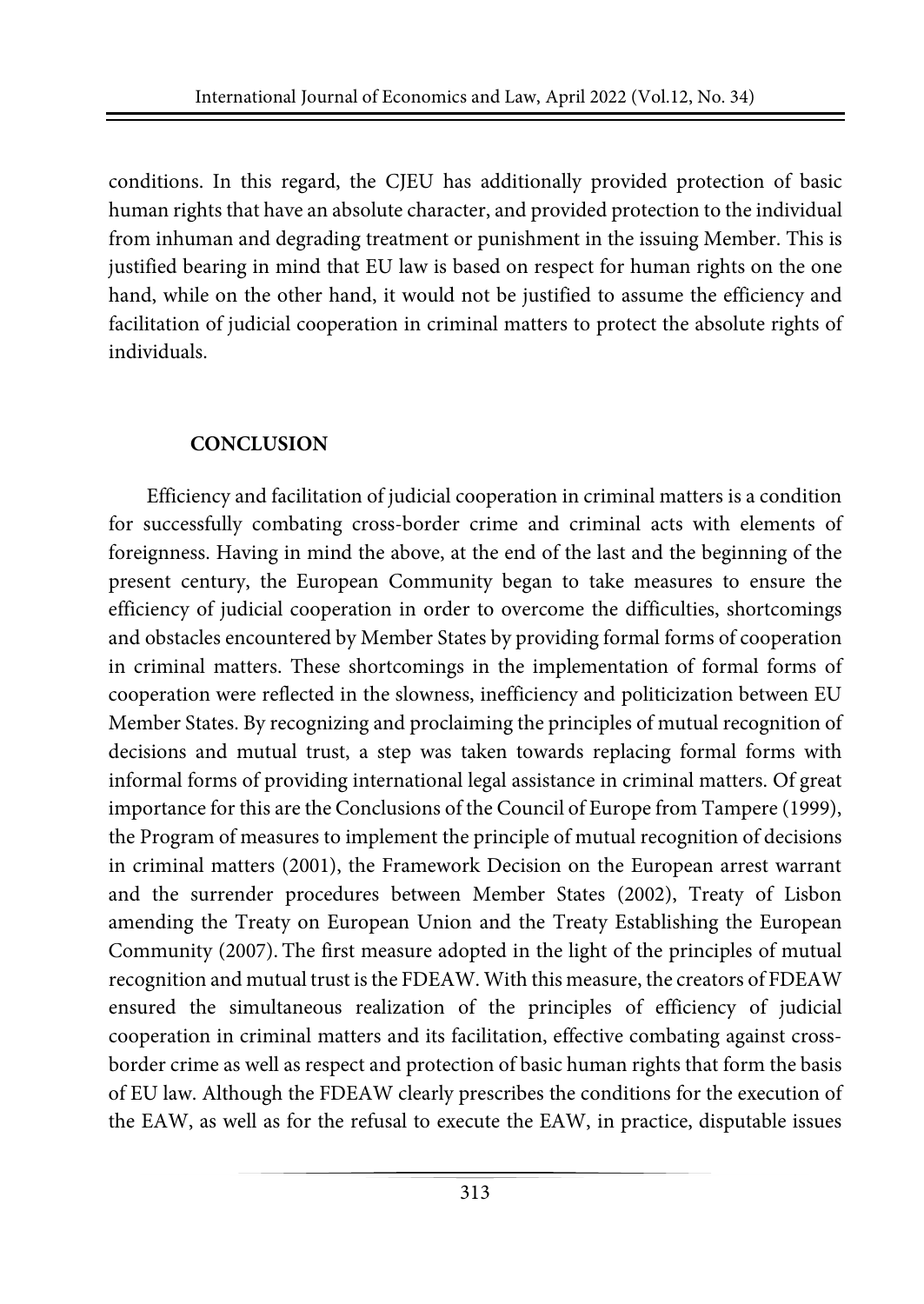have arisen regarding the postponement to execute the EAW out of FDEAW. These are situations where there is a danger that a person for whom an EAW is issued in the country that issued the EAW will be subjected to inhuman and degrading treatment or punishment, and whose prohibition is prescribed by Treaty of European Union and the Charter and the ECHR. If the conditions cumulatively fullfiled, which are a standard established in the decisions of the CJEU, the state executed the EAW and in exceptional cases may postpone the execution of the EAW, out of the conditions prescribed by the FDEAW. In this way, the ECJU justifiably "relativized" the principle of mutual recognition and trust, giving priority to the protection of the absolute rights of the individual over the execution of the EAW under the conditions regulated by the FDEAW. Namely, it cannot be considered that the principles of EU law are realized if it violates the absolute rights of the individual, which represent the pillar of the principle of fair procedure, as well asthe realization of the principles of democracy and humanity.

### **REFERENCES:**

- 1. Achmea BV, C- 284/16, EU:C:2018:158, [https://curia.europa.eu/juris/](https://curia.europa.eu/juris/documents.jsf?num=C-284/16) [documents.jsf?num=C-284/16.](https://curia.europa.eu/juris/documents.jsf?num=C-284/16)
- 2. Charter of the Fundamental Rights of the European Union, Official Journal of the European Union. 2012/C 326/02.
- 3. Christian Dadomo, C., Quénivet, N. (2020). European Union Law. British Library Cataloguing in Publication Data Mitsilegas, V. (2009). *EU Criminal Law*, Oxford and Portland, Oregon: Bloomsbury Publishing.
- 4. Ciprian Vasile Radu, C-396/11, ECLI:EU:C:2013:39, [https://curia.europa.eu/](https://curia.europa.eu/juris/liste.jsf?num=C-396/11&language=EN) [juris/liste.jsf?num=C-396/11&language=EN.](https://curia.europa.eu/juris/liste.jsf?num=C-396/11&language=EN)
- 5. Commission v Poland, C -619/18, EU:C:2019:531, [https://curia.europa.eu/juris](https://curia.europa.eu/juris/liste.jsf?language=EN&num=C-619%20R/18) [/liste.jsf?language=EN&num=C-619%20R/18](https://curia.europa.eu/juris/liste.jsf?language=EN&num=C-619%20R/18)
- 6. Communication from the Commission to the Council and the European Parliament: Mutual Recognition of Final Decisions in Criminal Matters, Brussels, 26.7.2000, COM (2000) 495 final, [https://eur](https://eur-lex.europa.eu/LexUriServ/LexUriServ.do?uri=COM:2000:0495:FIN:EN:PDF)[lex.europa.eu/LexUriServ/LexUriServ.do?uri=COM:2000:0495:FIN:EN:PDF.](https://eur-lex.europa.eu/LexUriServ/LexUriServ.do?uri=COM:2000:0495:FIN:EN:PDF)
- *7.* Consolidated versions of the Treaty on European Union and the Treaty on the Functioning of the European Union, 2012/C 326/01: Official Journal C 326,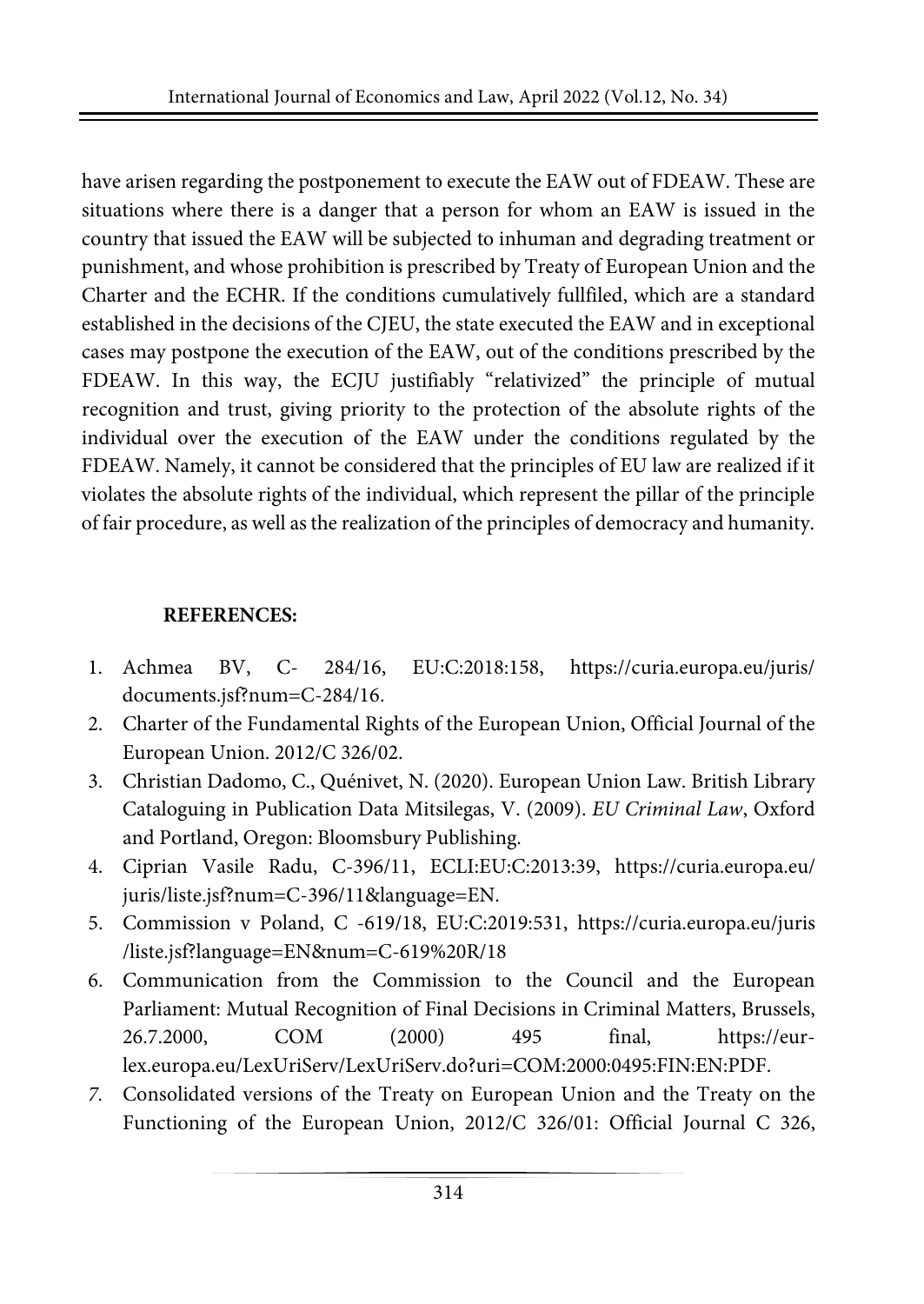26/10/2012 P. 0001 – 0390, [https://eur-lex.europa.eu/legal-content/EN/](https://eur-lex.europa.eu/legal-content/EN/TXT/?uri=celex%3A12012M%2FTXT) [TXT/?uri=celex%3A12012M%2FTXT](https://eur-lex.europa.eu/legal-content/EN/TXT/?uri=celex%3A12012M%2FTXT)*.*

- *8.* Council Framework Decision of 13 June 2002 on the European arrest warrant and the surrender procedures between Member States - Statements made by certain Member States on the adoption of the Framework Decision, 2002/584/JHA: *C:* Official Journal L 190, 18/07/2002 P. 0001 – 0020, [https://eur-lex.europa.eu/legal](https://eur-lex.europa.eu/legal-content/EN/TXT/?uri=celex%3A32002F0584)[content/EN/TXT/?uri=celex%3A32002F0584](https://eur-lex.europa.eu/legal-content/EN/TXT/?uri=celex%3A32002F0584)*.*
- 9. Francis Lanigan, [C-237/15](https://eur-lex.europa.eu/legal-content/HR/AUTO/?uri=ecli:ECLI%3AEU%3AC%3A2015%3A474&locale=hr) PPU, [EU:C:2015:474,](https://eur-lex.europa.eu/legal-content/redirect/?urn=ecli:ECLI%3AEU%3AC%3A2015%3A474&lang=HR&format=pdf&target=CourtTab) [https://curia.europa.eu/juris/](https://curia.europa.eu/juris/liste.jsf?language=en&td=ALL&num=C-237/15%20PPU) [liste.jsf?language=en&td=ALL&num=C-237/15%20PPU.](https://curia.europa.eu/juris/liste.jsf?language=en&td=ALL&num=C-237/15%20PPU)
- 10. Green Paper from the Commission Procedural Safeguards for Suspects and Defendants in Criminal Proceedings throughout the European Union, COM/2003/0075 final, Document 52003DC0075, [https://eur-lex.europa.eu/legal](https://eur-lex.europa.eu/legal-content/EN/TXT/?uri=celex:52003DC0075)[content/EN/TXT/?uri=celex:52003DC0075.](https://eur-lex.europa.eu/legal-content/EN/TXT/?uri=celex:52003DC0075)
- 11. Hüseyin Gözütok and Klaus Brügge (joined cases) C-187/01 and C-385/01, ECLI:EU:C:2003:87[,https://eur-lex.europa.eu/legal-content/EN/TXT/?uri=CEL](https://eur-lex.europa.eu/legal-content/EN/TXT/?uri=CELEX%3A62001CJ0187) [EX%3A62001CJ0187.](https://eur-lex.europa.eu/legal-content/EN/TXT/?uri=CELEX%3A62001CJ0187)
- 12. Jeremy F., [C-168/13](https://eur-lex.europa.eu/legal-content/HR/AUTO/?uri=ecli:ECLI%3AEU%3AC%3A2013%3A358&locale=hr) PPU, [EU:C:2013:358,](https://eur-lex.europa.eu/legal-content/redirect/?urn=ecli:ECLI%3AEU%3AC%3A2013%3A358&lang=HR&format=pdf&target=CourtTab) [https://curia.europa.eu/juris/liste.jsf](https://curia.europa.eu/juris/liste.jsf?num=C-168/13&language=EN) [?num=C-168/13&language=EN.](https://curia.europa.eu/juris/liste.jsf?num=C-168/13&language=EN)
- 13. Marguery, T. (2016). Rebuttal of Mutual Trust and Mutual Recognition in Criminal Matters: Is 'Exceptional' Enough? European Papers. Vol. 1, 2016, No 3, 943-963. DOI: 10.15166/2499-8249/112.
- *14.* Melvin West*,* C-192/12 PPU ECLI:EU:C:2012:404, [https://curia.europa.eu/juris](https://curia.europa.eu/juris/liste.jsf?language=en&num=C-192/12%20PPU) [/liste.jsf?language=en&num=C-192/12%20PPU.](https://curia.europa.eu/juris/liste.jsf?language=en&num=C-192/12%20PPU)
- 15. N. S. and Others, C‑411/10 and C‑493/10, EU:C:2011:865, [https://curia.europa.eu/juris/liste.jsf?num=C-411/10.](https://curia.europa.eu/juris/liste.jsf?num=C-411/10)
- 16. Opinion 2/13 of the Court, [EU:C:2014:2454,](https://eur-lex.europa.eu/legal-content/redirect/?urn=ecli:ECLI%3AEU%3AC%3A2014%3A2454&lang=HR&format=pdf&target=CourtTab) [https://curia.europa.eu](https://curia.europa.eu/juris/liste.jsf?pro=AVIS&num=c-2/13) [/juris/liste.jsf?pro=AVIS&num=c-2/13.](https://curia.europa.eu/juris/liste.jsf?pro=AVIS&num=c-2/13)
- 17. Pál Aranyosi and Robert Căldăraru, Joined Cases C-404/15 and C-659/15 PPU, ECLI:EU:C:2016:198, [https://curia.europa.eu/juris/liste.jsf?num=C-404/15.](https://curia.europa.eu/juris/liste.jsf?num=C-404/15)
- 18. Pieter van der Mei, А. (2017). The European Arrest Warrant system: Recent developments in the case law of the Court of Justice. Maastricht Journal of European and Comparative Law. Vol. 24(6). 882–904. DOI: 10.1177/1023263X17745804.